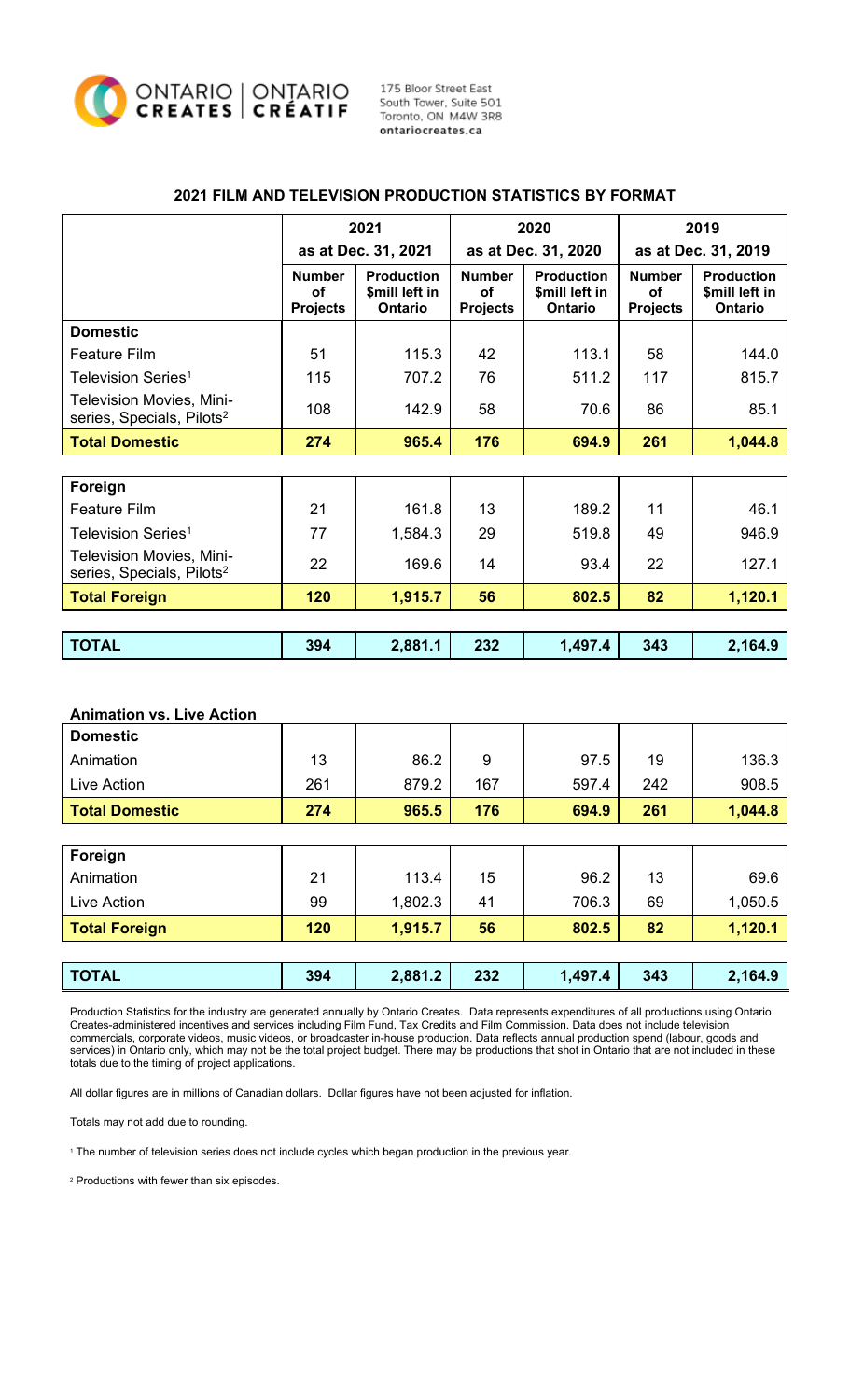

ontariocreates.ca

# **2021 FILM AND TELEVISION PRODUCTION STATISTICS**

- Ontario's film and TV industry contributed a record-breaking \$2.88 billion to Ontario's economy in 2021, creating 48,135 high-value full-time equivalent direct and spin-off jobs for Ontarians.
- A portion of the 2021 increase can be attributed to COVID-19 recovery following the brief industry shut down in 2020. The rest of the increase represents new growth in production and is a testament to Ontario's robust health and safety protocols, impressive suite of financial incentives, ongoing studio space expansion, diverse talent pool, and an unmatched range of film-friendly locations.
- Domestic film and television production held strong in 2021, contributing \$965 million after a lull in 2020.
- Domestic television series production was particularly robust in 2021, with 115 productions contributing over \$707 million in expenditures.
- Foreign production remained strong in 2021, led by a strong television industry. Total expenditures in 2021 reached over \$1.9 billion.
- Live action production increased in 2021 accounting for 361 of the total 394 productions.
- The data tracked by Ontario Creates does not include commercial production or broadcaster in-house production, which are estimated at over \$1B for 2021, bringing Ontario's total production activity close to \$4B for the year.

### **ABOUT THE 2021 PRODUCTIONS**

- Consumer demand for made-in-Ontario content remains high. NIGHTMARE ALLEY has received critical praise and has been nominated for four Oscars. Foreign series such as REACHER, THE BOYS, THE HANDMAID'S TALE, STAR TREK: DISCOVERY, SEE, KINGS OF NAPPA, and MAYOR OF KINGSTOWN, have wowed audiences globally; as have major domestic series such as PRETTY HARD CASES, MURDOCH MYSTERIES, and CHILDREN RUIN EVERYTHING.
- Audiences are eagerly awaiting content shot in Ontario in 2021, including notable feature films such as BROTHER (dir. by Clement Virgo); ALICE, DARLING (starring Anna Kendrick); WOMEN TALKING (dir. by Sarah Polley), THE MAN FROM TORONTO (starring Kevin Hart and Woody Harrelson), SLUMBERLAND (starring Jason Momoa), and THE MARSH KING'S DAUGHTER (starring Daisy Ridley), and series such as FIVE DAYS AT MEMORIAL (Apple +), PAINKILLER (Netflix), CABINET OF CURIOSITIES (Netflix), and many more.
- Film and television production is thriving throughout the province, creating jobs and economic impact for local suppliers, vendors and talent. Many productions are filmed in more than one place in Ontario, including Toronto and other cities or towns. Examples include: REACHER (shot in Pickering, Brampton, Kingston and other communities in the GTA), LOVE UNDER THE CHRISTMAS TREE (Ottawa), FIRESTARTER (Hamilton), LETTERKENNY AND SHORESY (Sudbury), and STATION 11 (Brantford, GTA).
- Ontario's animation sector is thriving. Leading animation studios such as Atomic Cartoons and Mercury Filmworks, based in Ottawa, produced widely celebrated content for Netflix, Disney, Peacock, and others. Projects such as the Emmy award winning LAST KIDS ON EARTH (Atomic Cartoons), and HILDA AND THE MOUNTAIN KING (Mercury Filmworks), are prime examples of Ontario's creative abilities.
- 2021 also saw significant VFX work being completed in Ontario's cutting-edge VFX studios. Some of these productions included FOUNDATION (Apple), LOCKE & KEY (Netflix), HALO (Paramount +), WEDNESDAY (Netflix), THE BOYS (Amazon), CRIMES OF THE FUTURE d. David Cronenberg (Serendipity), THE EXPANSE (Amazon) - Season 6 - Final Season, SPIN (Disney), and THE LOST SYMBOL (Peacock).